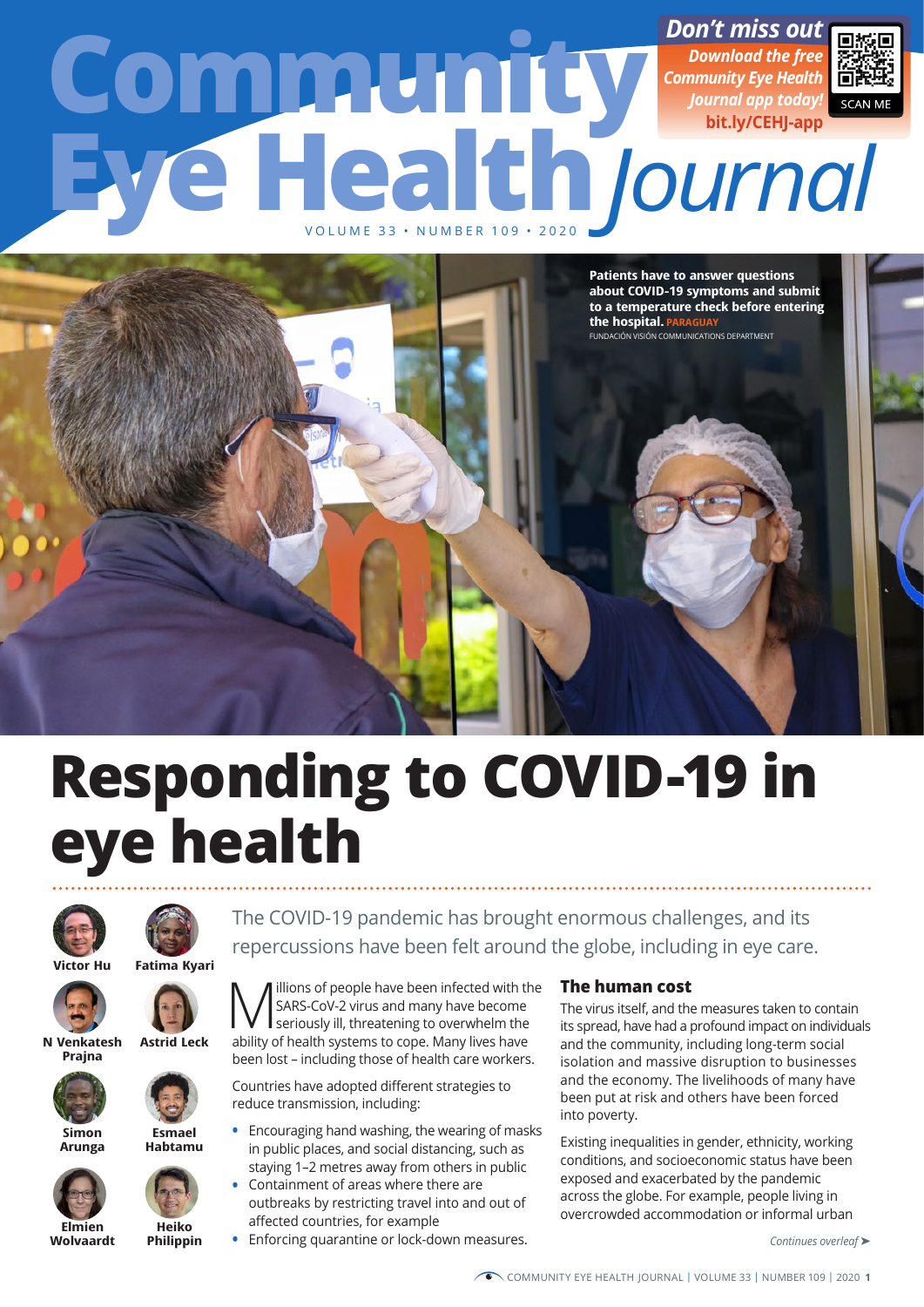

# *<u>Registricity</u> Popular this issue*

The COVID-19 pandemic is having a devastating impact on people, communities and economies, including health care and eye care. In this issue, we offer guidance and practical advice on adapting eye services, deciding which patients to see, personal protective equipment (PPE) and cleaning &

disinfection. Learn how to make your own face shield and hand sanitiser, be inspired by case studies from eye health professionals around the world, and update yourself on the latest evidence about the disease and the virus causing it.

# **Contents**

- **1 Responding to COVID-19 in eye health** Victor Hu, Fatima Kyari, N Venkatesh Prajna, Astrid Leck, Simon Arunga, Esmael Habtamu, Elmien Wolvaardt and Heiko Philippin
- **4 Eye care during the COVID-19 public health emergency: a WHO perspective** Silvio Mariotti, Stuart Keel and Alarcos Cieza
- **5 Understanding COVID-19 and the virus that causes it** Jeremy J Hoffman and Adiele E Hoffman
- **6 Disability and COVID-19** Manfred Mörchen, Harpreet Kapoor and Sara Varughese
- **7 An eye hospital's humanitarian response to COVID-19**
- **8 Wellbeing and mental health during the COVID-19 outbreak** Julian Eaton
- **10 How to adapt your eye service in the time of COVID-19** Fatima Kyari and Elanor Watts
- **14 COVID-19: Adaptations and changes at Guinness Eye Centre, Nigeria** Adeola Onakoya
- **15 COVID-19 and eye care services in Ethiopia** Esmael Habtamu
- **16 Ophthalmology during COVID-19: who to see and when** Victor Hu and Elmien Wolvaardt
- **20 How to make hand sanitiser/hand rub** Abeer HA Mohamed Ahmed and Choon Fu Goh

**22 Personal protective equipment for COVID-19 in eye care**

Elanor Watts, Astrid Leck and Victor Hu

**28 How to make a protective face shield or visor**

Dupe Ademola-Popoola and Fiona Lloyd

**30 Cleaning and disinfection in health care settings during the COVID-19 outbreak**

Xiao Ying Liu, Yan Zhang, Hai Xia Tu and Astrid Leck

- **32 Ophthalmic practice protocols during the COVID-19 pandemic – the Aravind way** N Venkatesh Prajna
- **33 The importance of planning in the face of the COVID-19 pandemic in Paraguay** Celeste Pavón de Miltos and Rainald Duerksen
- **34 Changing ophthalmic practice during the COVID-19 pandemic in Uganda** Raheel Rizwan Kanji and Simon Arunga
- **35 COVID-19 numbers and models: misleading us, or leading us out of misery?** Heiko Philippin, Karin M Knoll

and David Macleod

- **38 TRACHOMA: Zithromax® donation for trachoma elimination during the COVID-19 pandemic** Paul Emerson and PJ Hooper
- **39 Questions and answers on COVID-19**

**40 Our App and news**

# **EDITORIAL** *Continued*

settlements are at higher risk of contracting and spreading the virus. Daily wage earners are often forced to continue working even if they develop symptoms of an infection; if not, they risk falling into poverty. Women, who make up 70% of the global health workforce worldwide,<sup>1</sup> are likely to bear a disproportionate proportion of domestic labour, including looking after children when schools are closed.

Health care workers are facing many personal and professional challenges while working on the front line of the efforts against this pandemic.

It should come as no surprise that mental health and wellbeing have emerged as an urgent priority; not just for health care workers, but also for patients and the wider community.

People with disabilities also face challenges, whether this is with the practicalities of hand washing or when communicating with health workers who are wearing face masks. It is therefore vital that we include people with disabilities when planning and communicating about the changes to eye services during the pandemic.

# **Adapting eye services**

Eye health providers, along with other sectors, have had to reshape how services are provided while responding to a constantly evolving situation, full of uncertainties; this includes reducing services and deciding which patients to see, and when.

The virus has officially reached almost every country, and there has been significant variation in national measures and how long these will remain in place. We present various case studies in this issue to show how different eye units around the world are responding to the challenge and dealing with the reopening of

**Eye Health** *Journal* **Community**











**Editor** Elmien Wolvaardt

**editor@cehjournal.org Consulting editors for Issue 109**

Victor Hu, Heiko Philippin and Astrid Leck

**Editorial administrator** Anita Shah **[admin@cehjournal.org](mailto:admin%40cehjournal.org?subject=)** 

### **Editorial committee** Nick Astbury Matthew Burton Sally Crook

Allen Foster Clare Gilbert Suzanne Gilbert Michelle Hennelly Hannah Kuper Fatima Kyari Priya Morjaria GV Murthy Daksha Patel Babar Qureshi

Serge Resnikoff Richard Wormald David Yorston

# **Regional consultants**

Hannah Faal (AFR) Kovin Naidoo (AFR) Wanjiku Mathenge (AFR) Van Lansingh (AMR) Andrea Zin (AMR) Ian Murdoch (EUR) Janos Nemeth (EUR) GVS Murthy (SEAR) R Thulsiraj (SEAR) Babar Qureshi (EMR) Mansur Rabiu (EMR) Leshan Tan (WPR) Hugh Taylor (WPR)

**Design** Lance Bellers

**Printing** Newman Thomson

**Mobile phone app now available** Visit the App Store or Google Play and search for "CEHJ" or "*Community Eye Health Journal"*. The app is free to download and provides free online and offline access to our content. A browser version of the app is available at **m[.cehjournal.or](https://m.cehjournal.org/)g**

# **Visit us online**

**[www.cehjournal.org](https://www.cehjournal.org/)**

# **Subscribe**

Visit: **www.cehjournal.org/subscribe**  Email: **[web@cehjournal.org](mailto:web%40cehjournal.org?subject=)**

Readers in low- and middle-income countries receive the journal free of charge. Readers in high-income countries pay £100 per year for 4 issues. Send your name, occupation, and postal address to:

**Anita Shah, International Centre for Eye Health, London School of Hygiene and Tropical Medicine, Keppel Street, London WC1E 7HT, UK.**

Email: **[admin@cehjournal.org](mailto:admin%40cehjournal.org?subject=)**